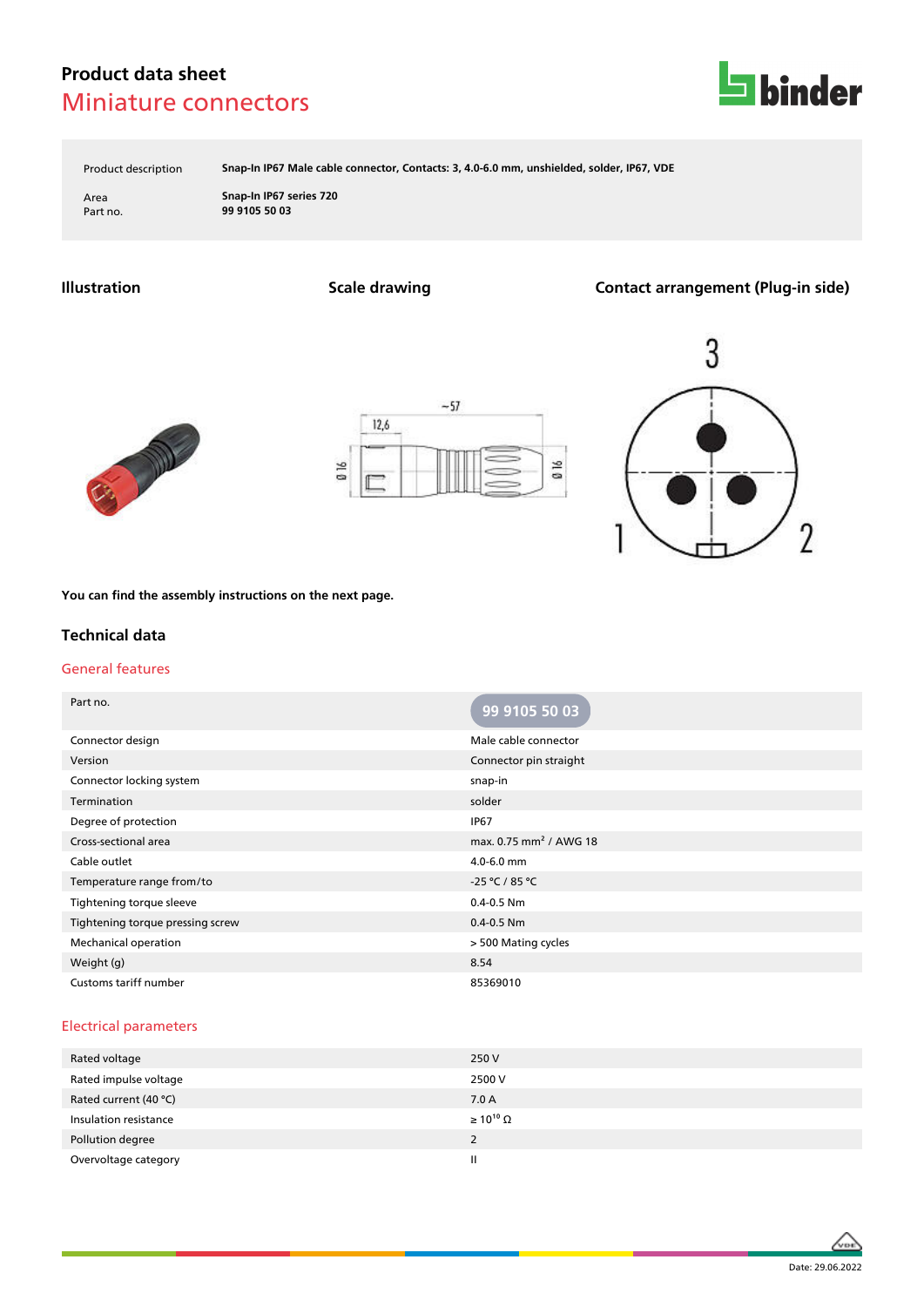# **Product data sheet** Miniature connectors



Product description **Snap-In IP67 Male cable connector, Contacts: 3, 4.0-6.0 mm, unshielded, solder, IP67, VDE**

Area **Snap-In IP67 series 720** Part no. **99 9105 50 03**

Insulating material group II and the control of the control of the control of the control of the control of the control of the control of the control of the control of the control of the control of the control of the contr EMC compliance unshielded

#### Material

| Housing material      | PA                                                           |
|-----------------------|--------------------------------------------------------------|
| Contact body material | PA (UL94 HB) red                                             |
| Contact material      | CuZn (brass)                                                 |
| Contact plating       | Au (gold)                                                    |
| <b>REACH SVHC</b>     | CAS 96-45-7 (Imidazolidine-2-thione)<br>CAS 7439-92-1 (Lead) |
| SCIP number           | 1d484e6a-fcff-4ffe-bd70-d5c414dfa704                         |

#### Authorization/approvals

| Approvals       | <b>VDE</b>  |
|-----------------|-------------|
| Classifications |             |
| eCl@ss 11.1     | 27-44-01-02 |
| <b>ETIM 7.0</b> | EC002635    |

### Declarations of conformity

Low Voltage Directive 2014/35/EU (EN 60204-1:2018;EN 60529:1991)

### **Assembly instructions**





- 1. Bead sleeve, seal, pinch ring and pressing screw to cable.
- 2. Dismantle cable to 15 mm length.
- 3. Strip and connect single wires.
- 4. Screw the sleeve onto the assembled contact insert.
- 5. Push seal and pinch ring into the sleeve and tighten it with the pressing screw.